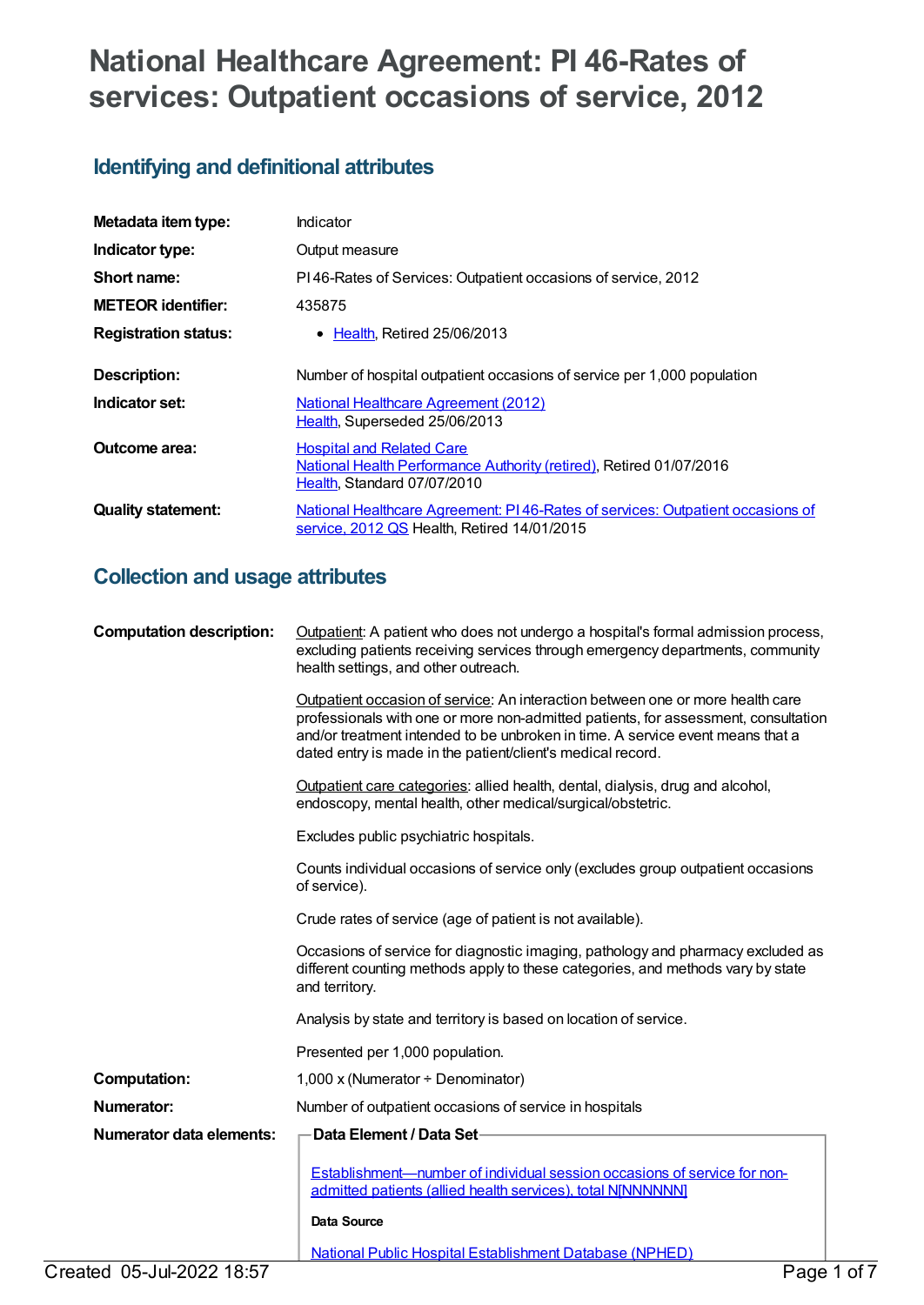# **NMDS / DSS**

# Public hospital [establishments](https://meteor.aihw.gov.au/content/374924) NMDS 2009-10

**Guide for use**

Data source type: Administrative by-product data

# **Data Element / Data Set**

[Establishment—number](https://meteor.aihw.gov.au/content/270503) of individual session occasions of service for nonadmitted patients (dialysis), total N[NNNNNN]

# **Data Source**

National Public Hospital [Establishment](https://meteor.aihw.gov.au/content/395090) Database (NPHED)

**NMDS / DSS**

Public hospital [establishments](https://meteor.aihw.gov.au/content/374924) NMDS 2009-10

**Guide for use**

Data source type: Administrative by-product data

# **Data Element / Data Set**

[Establishment—number](https://meteor.aihw.gov.au/content/270504) of individual session occasions of service for nonadmitted patients (mental health), total N[NNNNNN]

## **Data Source**

National Public Hospital [Establishment](https://meteor.aihw.gov.au/content/395090) Database (NPHED)

**NMDS / DSS**

Public hospital [establishments](https://meteor.aihw.gov.au/content/374924) NMDS 2009-10

# **Guide for use**

Data source type: Administrative by-product data

# **Data Element / Data Set**

[Establishment—number](https://meteor.aihw.gov.au/content/270507) of individual session occasions of service for nonadmitted patients (endoscopy and related procedures), total N[NNNNNN]

# **Data Source**

National Public Hospital [Establishment](https://meteor.aihw.gov.au/content/395090) Database (NPHED)

# **NMDS / DSS**

Public hospital [establishments](https://meteor.aihw.gov.au/content/374924) NMDS 2009-10

# **Guide for use**

Data source type: Administrative by-product data

# **Data Element / Data Set**

[Establishment—number](https://meteor.aihw.gov.au/content/270508) of individual session occasions of service for nonadmitted patients (alcohol and drug), total N[NNNNNN]

# **Data Source**

National Public Hospital [Establishment](https://meteor.aihw.gov.au/content/395090) Database (NPHED)

# **NMDS / DSS**

Public hospital [establishments](https://meteor.aihw.gov.au/content/374924) NMDS 2009-10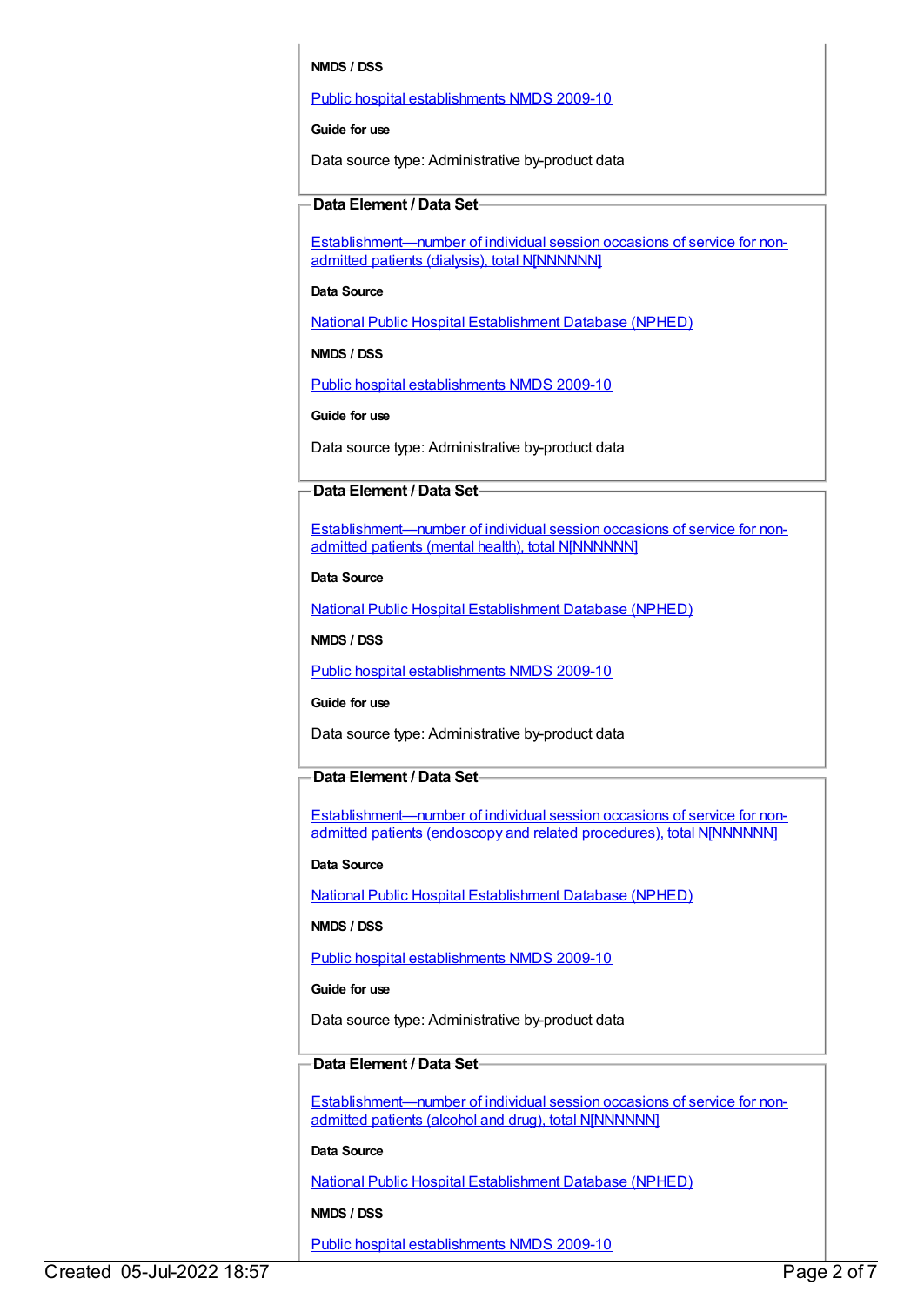#### **Guide for use**

Data source type: Administrative by-product data

## **Data Element / Data Set**

Establishment—number of individual session occasions of service for nonadmitted patients (other [medical/surgical/diagnostic\),](https://meteor.aihw.gov.au/content/270511) total NINNNNNNI

**Data Source**

National Public Hospital [Establishment](https://meteor.aihw.gov.au/content/395090) Database (NPHED)

**NMDS / DSS**

Public hospital [establishments](https://meteor.aihw.gov.au/content/374924) NMDS 2009-10

### **Guide for use**

Data source type: Administrative by-product data

# **Data Element / Data Set**

[Establishment—number](https://meteor.aihw.gov.au/content/270513) of individual session occasions of service for nonadmitted patients (dental), total N[NNNNNN]

#### **Data Source**

National Public Hospital [Establishment](https://meteor.aihw.gov.au/content/395090) Database (NPHED)

# **NMDS / DSS**

Public hospital [establishments](https://meteor.aihw.gov.au/content/374924) NMDS 2009-10

# **Guide for use**

Data source type: Administrative by-product data

**Denominator data**

**elements:**

# **Denominator:** Total population

# **Data Element / Data Set**

# **Data Element**

Person—estimated resident population of Australia

**Data Source**

ABS Estimated resident population (total [population\)](https://meteor.aihw.gov.au/content/393625)

# **Guide for use**

Data source type: Census-based plus administrative by-product data

# **Data Element / Data Set**

# **Data Element**

Person—estimated resident population of Australia

# **Data Source**

ABS Indigenous [experimental](https://meteor.aihw.gov.au/content/394092) estimates and projections (2001 Censusbased)

# **Guide for use**

Data source type: Census-based plus administrative by-product data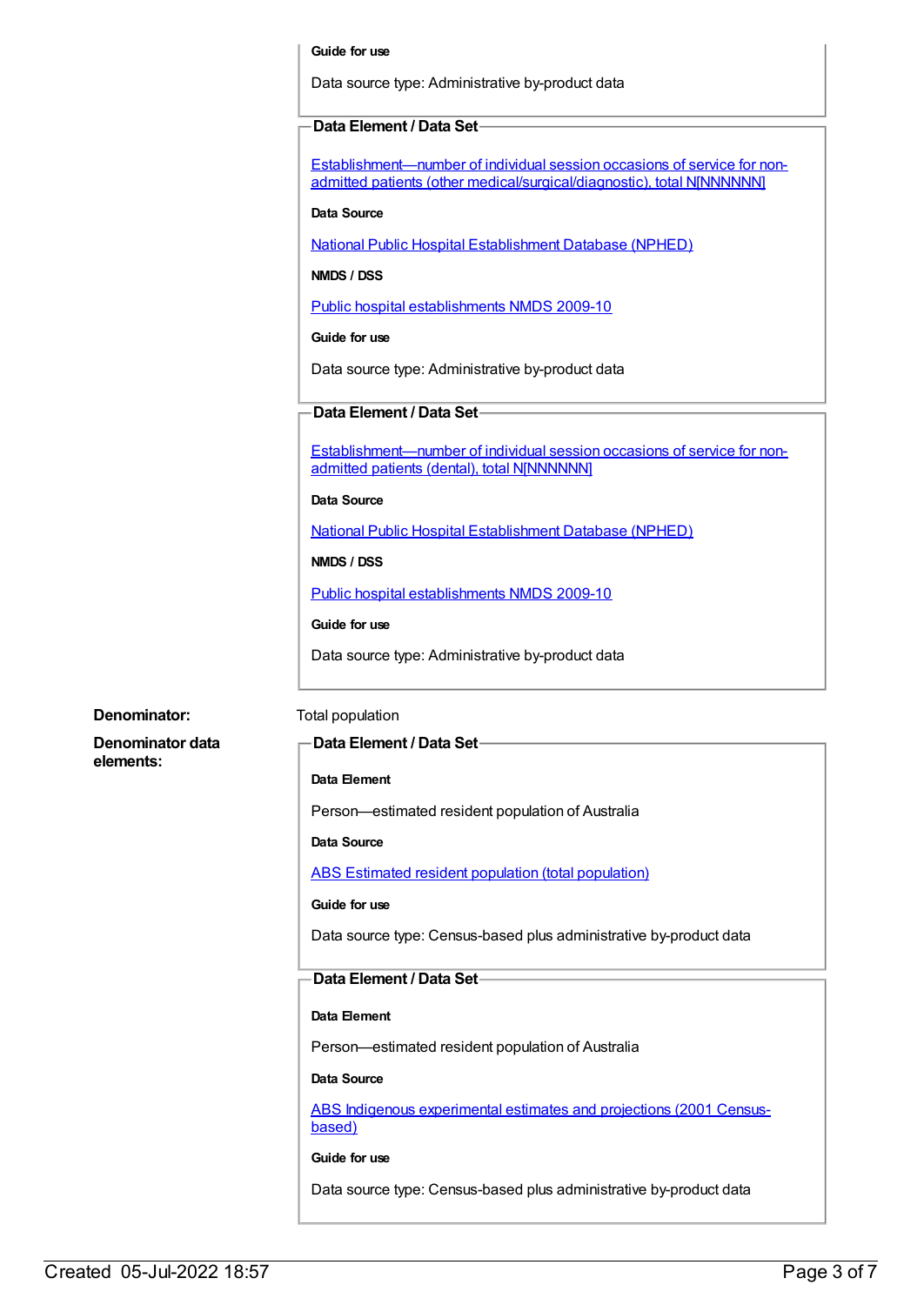| Disaggregation:            | 2009-10-State and territory, by type of outpatient care (major categories and<br>total)                                                 |
|----------------------------|-----------------------------------------------------------------------------------------------------------------------------------------|
| <b>Disaggregation data</b> | Data Element / Data Set-                                                                                                                |
| elements:                  | Establishment-organisation identifier (state/territory), NNNNN                                                                          |
|                            | Data Source                                                                                                                             |
|                            | <b>National Public Hospital Establishment Database (NPHED)</b>                                                                          |
|                            | NMDS / DSS                                                                                                                              |
|                            | Public hospital establishments NMDS 2009-10                                                                                             |
|                            | Guide for use                                                                                                                           |
|                            | Data source type: Administrative by-product data<br>First character of organisation identifier is the state/territory identifier        |
|                            | Data Element / Data Set                                                                                                                 |
|                            | Establishment-number of individual session occasions of service for non-<br>admitted patients (allied health services), total N[NNNNNN] |
|                            | <b>Data Source</b>                                                                                                                      |
|                            | <b>National Public Hospital Establishment Database (NPHED)</b>                                                                          |
|                            | NMDS / DSS                                                                                                                              |
|                            | Public hospital establishments NMDS 2009-10                                                                                             |
|                            | Guide for use                                                                                                                           |
|                            | Data source type: Administrative by-product data                                                                                        |
|                            | Data Element / Data Set-                                                                                                                |
|                            | Establishment—number of individual session occasions of service for non-<br>admitted patients (dialysis), total N[NNNNNN]               |
|                            | <b>Data Source</b>                                                                                                                      |
|                            | <b>National Public Hospital Establishment Database (NPHED)</b>                                                                          |
|                            | NMDS / DSS                                                                                                                              |
|                            | Public hospital establishments NMDS 2009-10                                                                                             |
|                            | Guide for use                                                                                                                           |
|                            | Data source type: Administrative by-product data                                                                                        |
|                            | Data Element / Data Set-                                                                                                                |
|                            | Establishment—number of individual session occasions of service for non-<br>admitted patients (mental health), total N[NNNNNN]          |
|                            | Data Source                                                                                                                             |
|                            | <b>National Public Hospital Establishment Database (NPHED)</b>                                                                          |
|                            | NMDS / DSS                                                                                                                              |
|                            | Public hospital establishments NMDS 2009-10                                                                                             |
|                            | Guide for use                                                                                                                           |
|                            | Data source type: Administrative by-product data                                                                                        |
|                            | Data Element / Data Set-                                                                                                                |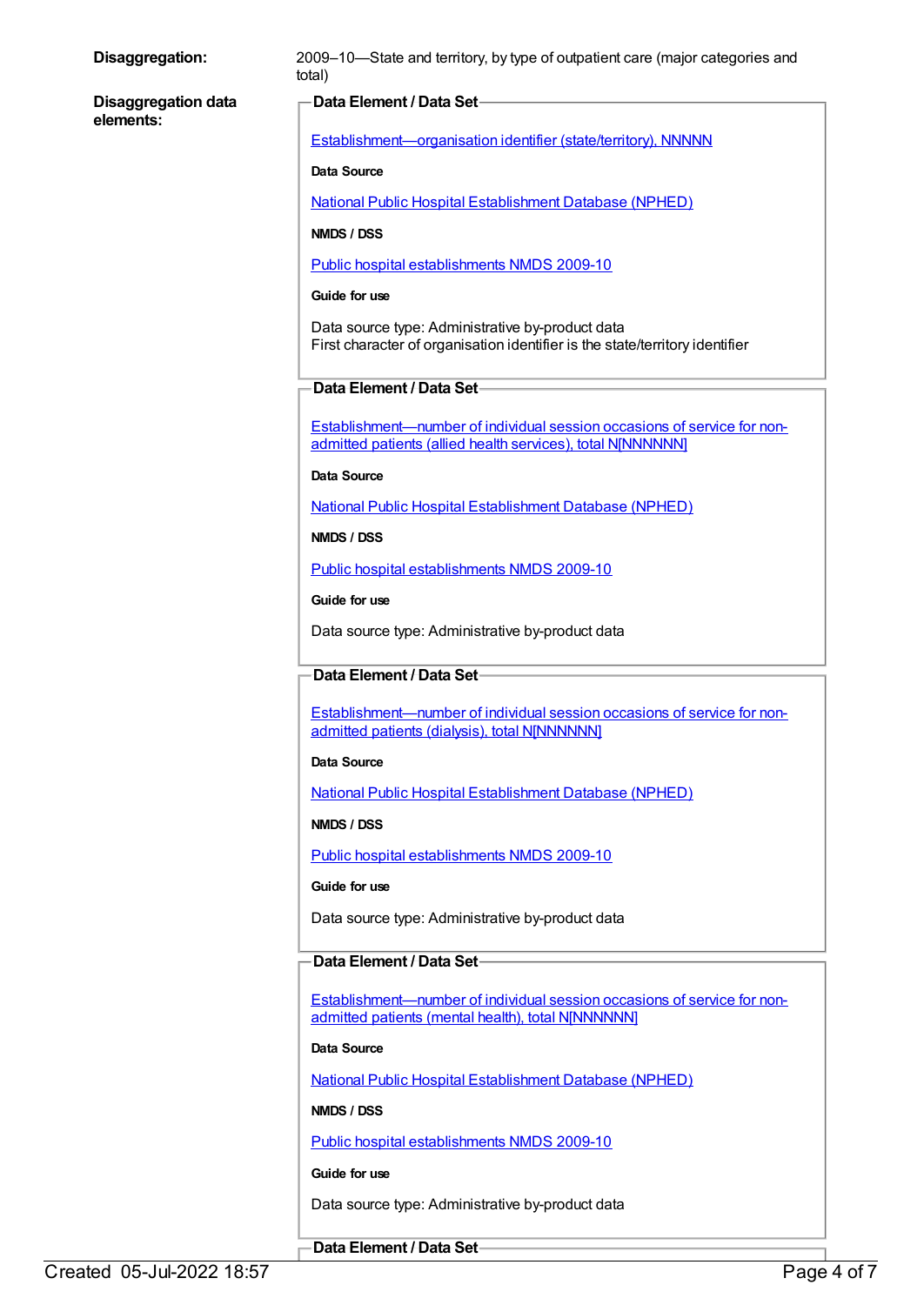[Establishment—number](https://meteor.aihw.gov.au/content/270507) of individual session occasions of service for nonadmitted patients (endoscopy and related procedures), total N[NNNNNN]

# **Data Source**

National Public Hospital [Establishment](https://meteor.aihw.gov.au/content/395090) Database (NPHED)

# **NMDS / DSS**

Public hospital [establishments](https://meteor.aihw.gov.au/content/374924) NMDS 2009-10

**Guide for use**

Data source type: Administrative by-product data

# **Data Element / Data Set**

[Establishment—number](https://meteor.aihw.gov.au/content/270508) of individual session occasions of service for nonadmitted patients (alcohol and drug), total N[NNNNNN]

**Data Source**

National Public Hospital [Establishment](https://meteor.aihw.gov.au/content/395090) Database (NPHED)

**NMDS / DSS**

Public hospital [establishments](https://meteor.aihw.gov.au/content/374924) NMDS 2009-10

**Guide for use**

Data source type: Administrative by-product data

# **Data Element / Data Set**

[Establishment—number](https://meteor.aihw.gov.au/content/270511) of individual session occasions of service for nonadmitted patients (other medical/surgical/diagnostic), total N[NNNNNN]

#### **Data Source**

National Public Hospital [Establishment](https://meteor.aihw.gov.au/content/395090) Database (NPHED)

**NMDS / DSS**

Public hospital [establishments](https://meteor.aihw.gov.au/content/374924) NMDS 2009-10

**Guide for use**

Data source type: Administrative by-product data

# **Data Element / Data Set**

[Establishment—number](https://meteor.aihw.gov.au/content/270513) of individual session occasions of service for nonadmitted patients (dental), total N[NNNNNN]

#### **Data Source**

National Public Hospital [Establishment](https://meteor.aihw.gov.au/content/395090) Database (NPHED)

# **NMDS / DSS**

Public hospital [establishments](https://meteor.aihw.gov.au/content/374924) NMDS 2009-10

## **Guide for use**

Data source type: Administrative by-product data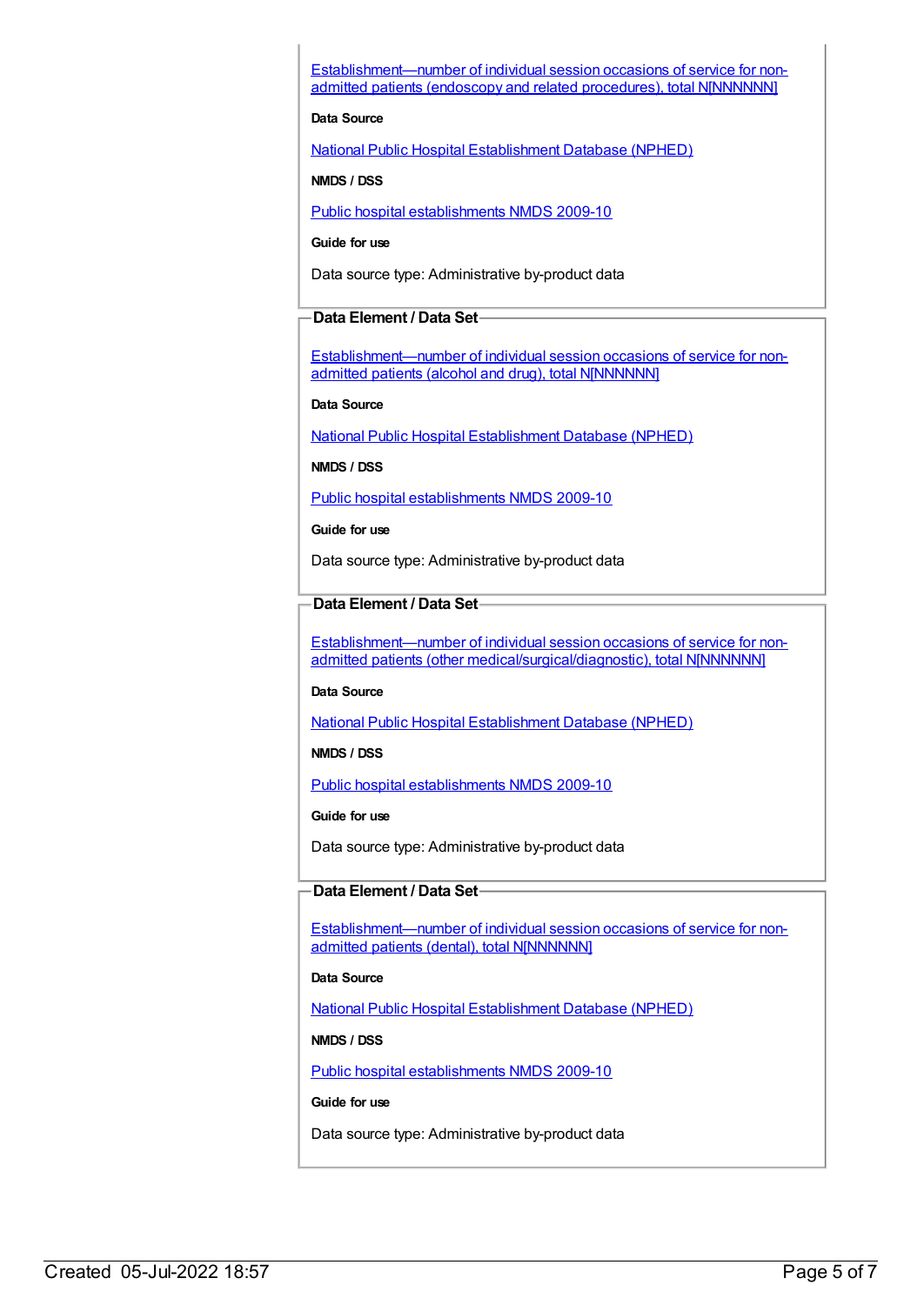**Comments:** Most recent data available for 2012 CRC report: 2009–10.

The scope of the National Public Hospital Establishment Database is public hospitals, including public acute hospitals, psychiatric hospitals, drug and alcohol hospitals and dental hospitals.

# **Representational attributes**

| Rate    |
|---------|
| Real    |
| Episode |
| N[NN].N |
|         |

# **Indicator conceptual framework**

| <b>Framework and</b> | <b>Accessibility</b> |
|----------------------|----------------------|
| dimensions:          |                      |

# **Data source attributes**

| Data sources: | <b>Data Source</b>                                                        |
|---------------|---------------------------------------------------------------------------|
|               | <b>ABS Estimated resident population (total population)</b>               |
|               | Frequency                                                                 |
|               | Quarterly                                                                 |
|               | <b>Quality statement</b>                                                  |
|               | ABS Estimated resident population (total population), QS                  |
|               | Data custodian                                                            |
|               | <b>Australian Bureau of Statistics</b>                                    |
|               | <b>Data Source</b>                                                        |
|               | <b>National Public Hospital Establishment Database (NPHED)</b>            |
|               | Frequency                                                                 |
|               | Annual                                                                    |
|               | Data custodian                                                            |
|               | Australian Institute of Health and Welfare                                |
|               | <b>Data Source</b>                                                        |
|               | ABS Indigenous experimental estimates and projections (2001 Census-based) |
|               | Frequency                                                                 |
|               | Periodic                                                                  |
|               | <b>Quality statement</b>                                                  |
|               | ABS Indigenous experimental estimates and projections, QS                 |
|               | Data custodian                                                            |
|               | <b>Australian Bureau of Statistics</b>                                    |

# **Accountability attributes**

**Reporting requirements:** National Healthcare Agreement